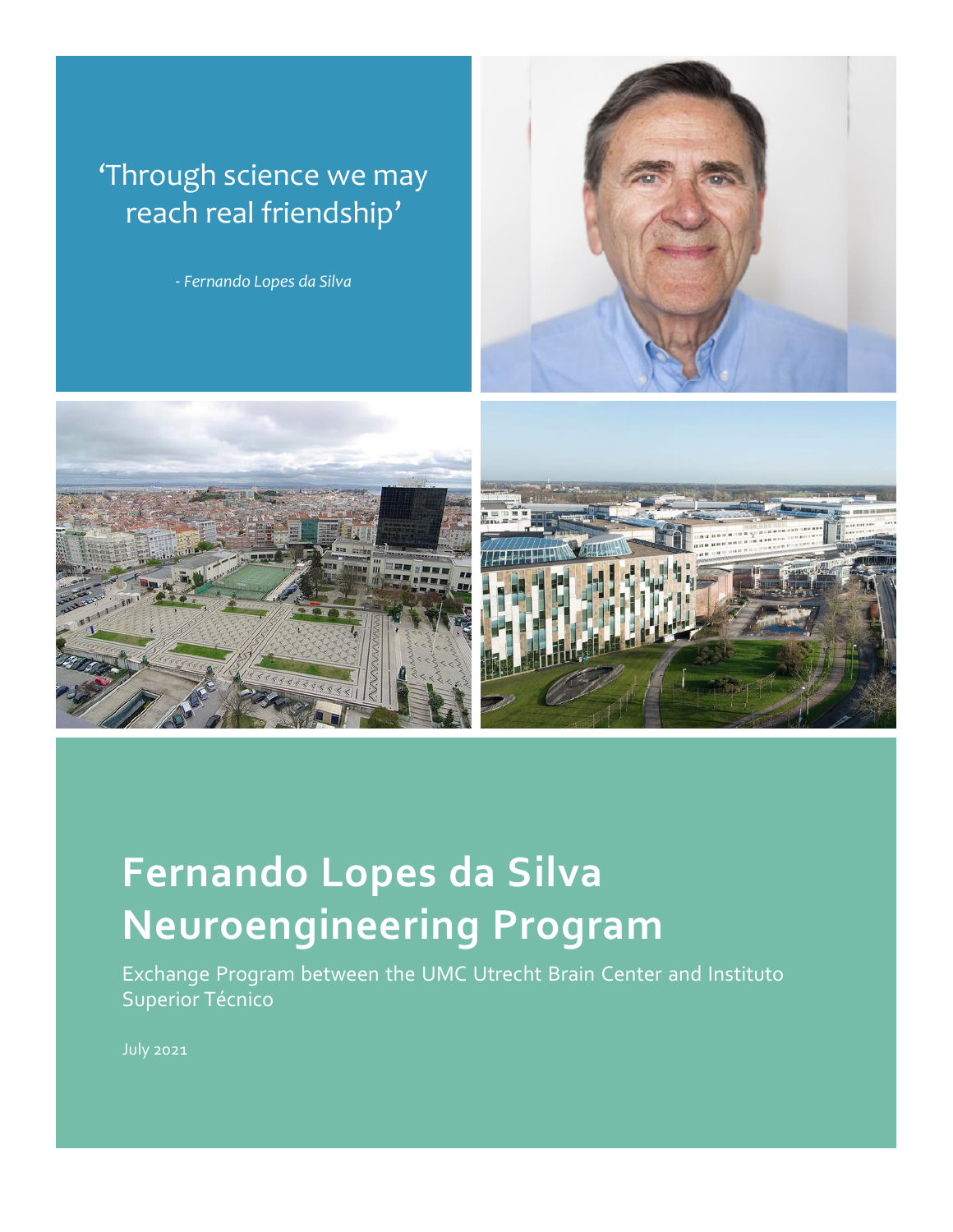### Master Internship Abroad

#### **Program description**

The Fernando Lopes da Silva Neuroengineering Program [\(website\)](https://lopesdasilva-program.eu/) was initiated in 2021 to honor the outstanding accomplishments and dedication of Professor Lopes da Silva to the academic community in the field of Neuroscience and Biomedical Engineering.

The program selectively exchanges students of academic excellence between Lisbon-Portugal and Utrecht-Netherlands. More specifically, the program exchanges Biomedical Engineering master students enrolled at Instituto Superior Técnico (IST) Lisbon to the UMC Utrecht Brain Center, and Neuroscience and Cognition master students enrolled at the University of Utrecht (UU) to the Department of Bioengineering at IST.

To stimulate student exchange and international collaborations, the program aligns the interested of both institutions and elects yearly two exciting research topics. The program consists of a 9-month internship at the receiving institution. The best two candidates, one to Lisbon and one to Utrecht, are selected by a committee of researchers directly involved in the election and supervision of the topics.

### **Professor Fernando Lopes da Silva**

Fernando Lopes da Silva (1935–2019) was one of the most influential neuroscientists of our time. For half a century he enriched the neuroscience community with his research on the mechanisms generating electrophysiological brain activity. He was born in Lisbon and graduated in medicine from the University of Lisbon in 1959. In 1965 he moved to the Netherlands and received his PhD degree in 1970 from the University of Utrecht.

In 2000, he became visiting Professor of the Faculty of Medicine of the University of Lisbon, and in 2005 was appointed Professor at the Instituto Superior Técnico with the task of coordinating teaching and research in Biomedical Engineering. He was an active researcher at the Institute for Systems and Robotics [\(ISR\)](https://welcome.isr.tecnico.ulisboa.pt/) and the Evolutionary Systems and Biomedical Engineering Lab [\(LaSEEB\)](https://www.laseeb.org/) and at Faculty of Science at the University of Amsterdam. In the last decades he often returned to Portugal to teach and was (proudly) involved in the supervision of many MSc and PhD students in both Portugal and the Netherlands.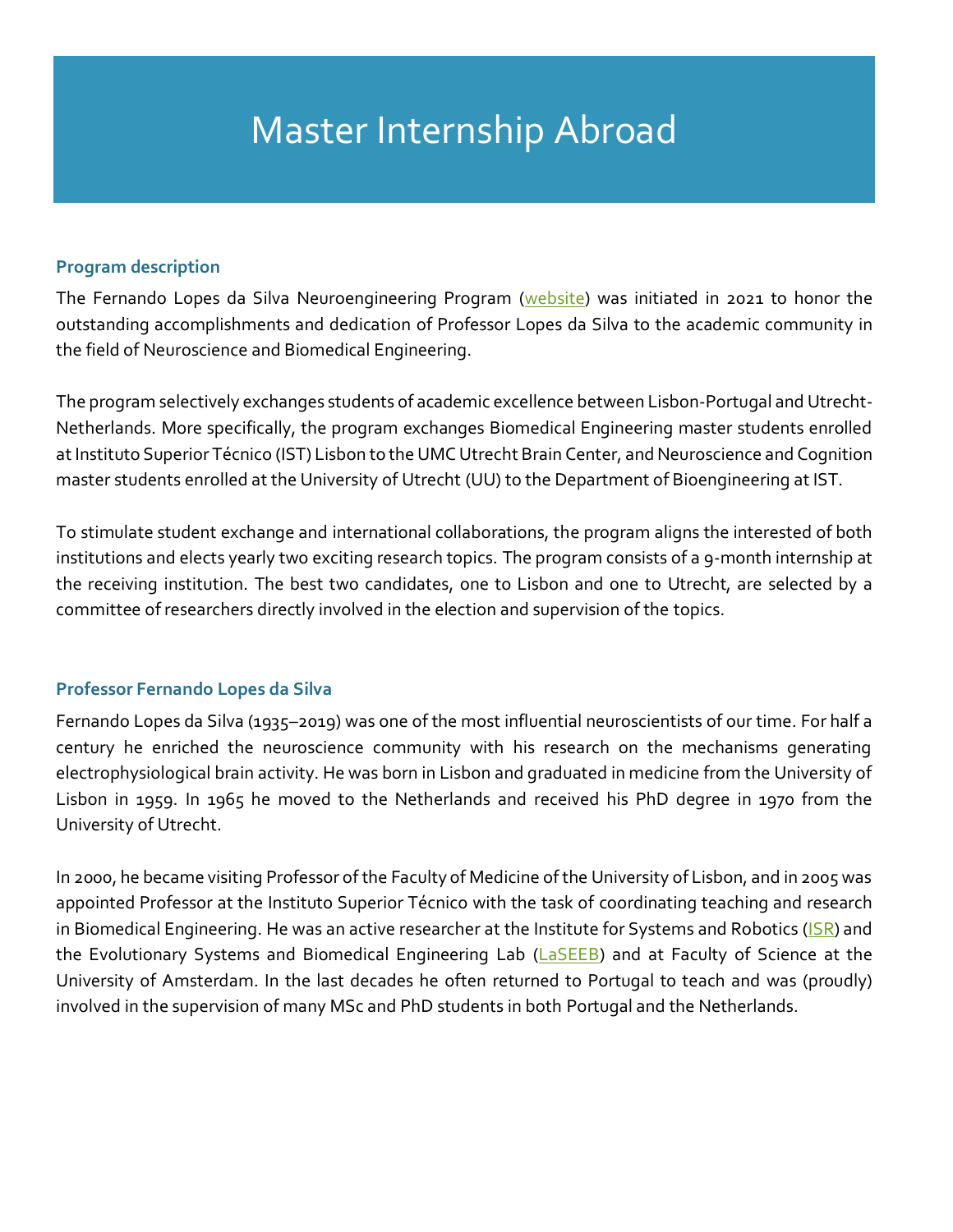### PARTNER INSTITUTIONS

### **UMC Utrecht Brain Center, University of Utrecht**

The UMC Utrecht Brain Center represents all research and (international) educational activities of the UMC Utrecht. Specifically, the Registration and Imaging of Brain Systems [\(RIBS\)](https://www.nick-ramsey.eu/ribs/) is a group of researchers from different departments (neurology, neurosurgery and radiology), who share the same facilities to register, process and manipulate the neural data. The group's vision is to unravel the mysteries of the brain on the areas of epilepsy, tumor and sensorimotor paralysis, using functional MRI (3T and 7T) and electrocorticography (ECoG) to measure brain function.

There are currently several fundamental and applied [topics of active research](https://www.nick-ramsey.eu/projects/) in the group, namely:

1) the development of Brain-Computer Interfaces (se[e website\)](https://www.nick-ramsey.eu/utrecht-neuroprosthesis/);

2) the mapping of brain function in epilepsy and tumor patients;

3) the relationship between functional MRI and the underlying neuronal activity;

4) the development of tools for simulation of neuronal bioelectrical activity and for neurosurgical mapping.

### **Bioengineering department, Instituto Superior Técnico, Universidade de Lisboa**

The **[Bioengineering Department](https://fenix.tecnico.ulisboa.pt/departamentos/dbe/pagina-inicial)** is the most recent department at [Instituto Superior Técnico](https://tecnico.ulisboa.pt/en/) (IST), the engineering school of the University of Lisbon. The department is strongly multidisciplinary and covers the most relevant areas of Biomedical Engineering, including biomedical imaging, biosignals and instrumentation, as well as biomaterials, nanotechnology and regenerative medicine.

The topics of neuroengineering, neuroimaging and brain-computer interfaces are of special importance for this program. The faculty associated with these topics develop their research activities in the research institutes affiliated with IST: Institute of Systems and Robotics - Lisboa [\(ISR-Lisboa\)](https://welcome.isr.tecnico.ulisboa.pt/), Telecommunications Institute [\(IT\)](https://www.it.pt/), and [INESC-ID.](https://inesc-id.pt/) Important partnerships with national and international research institutes in neurosciences in close connection with public and private hospital infrastructures are established in the scope of this research activity.

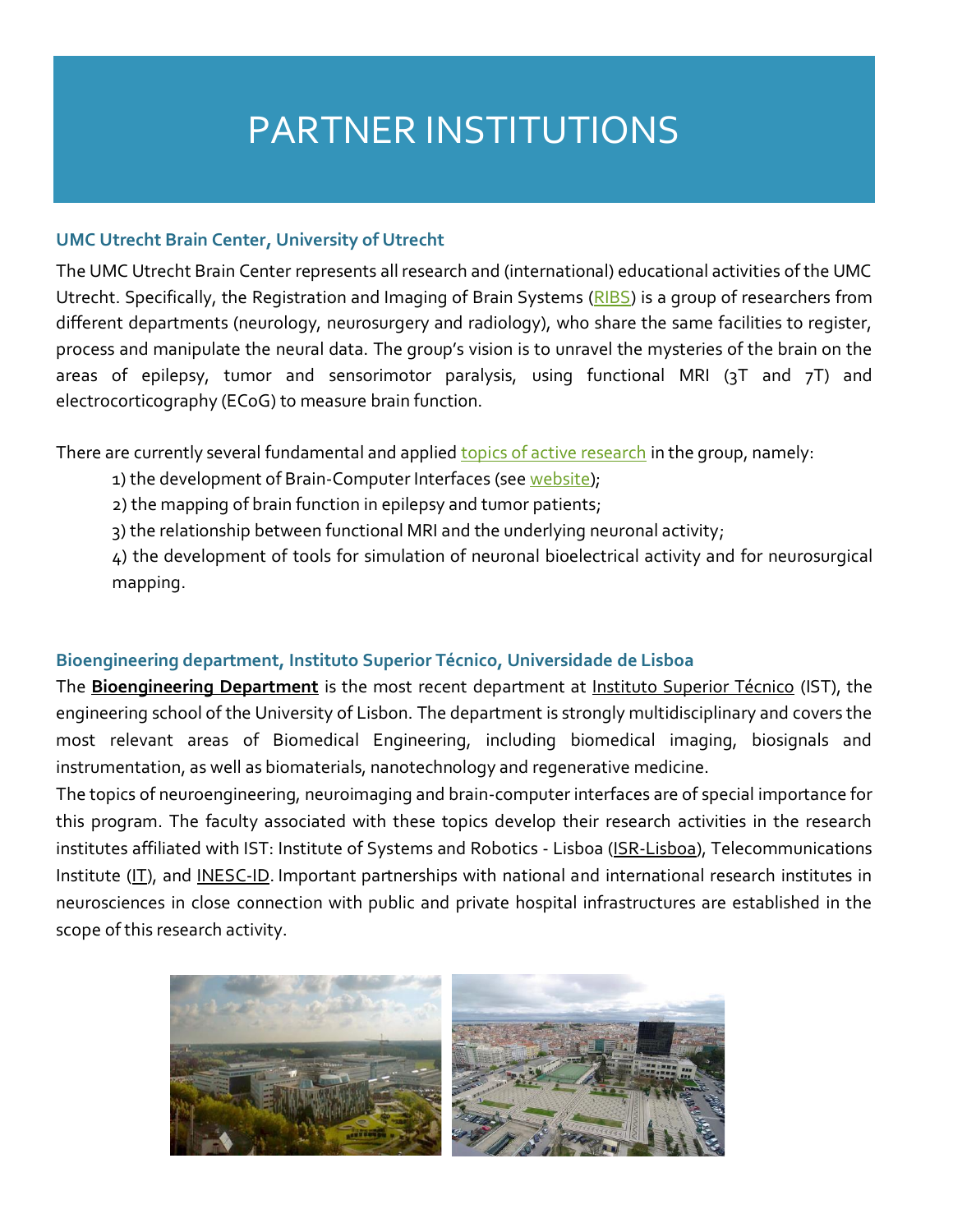## Project description for 2022

### **Utrecht Research Topic**

### **Identification and classification of awake-sleep states in implanted Brain Computer Interfaces**

**Summary:** A Brain-Computer Interface (BCI) allows its user to control a computer with brain activity. As part of the Utrecht NeuroProsthesis (UNP) study, people with locked-in syndrome have been implanted with an electrocorticography-based BCI that allows them to communicate at home. Our users should be able to use the system during the day and at night, but the latter has proven to be a challenge. The goal of the project is to improve classification of the BCI at night. Any insights from this project might be implemented in the home-system of our UNP participants for real-time testing.

Supervising team: Sacha Leinders, Mariana Branco, Zachary Freudenburg, João Sanches and Agostinho Rosa

### **Lisbon Research Topic**

### **EEG-based motor Imagery-BCIs with robotics feedback for stroke rehabilitation**

**Summary:** EEG-based Motor Imagery Brain-Computer Interfaces (BCIs) have been shown to be effective in restoring motor function after stroke, by promoting neuroplasticity and improving neurorehabilitation results when compared with traditional approaches. In this line of research, neuroscientists, biomedical engineers and robotic engineers get together in a multi-disciplinary team to address this problem by developing an EEG-based Motor Imagery BCI for controlling a robotic arm, with the objective of further improving neuroplasticity.

**Supervising team:** João Sanches, Patrícia Figueiredo, José Santos-Victor, Athanasios Vourvopoulos, Mariana Branco and Mathijs Raemaekers.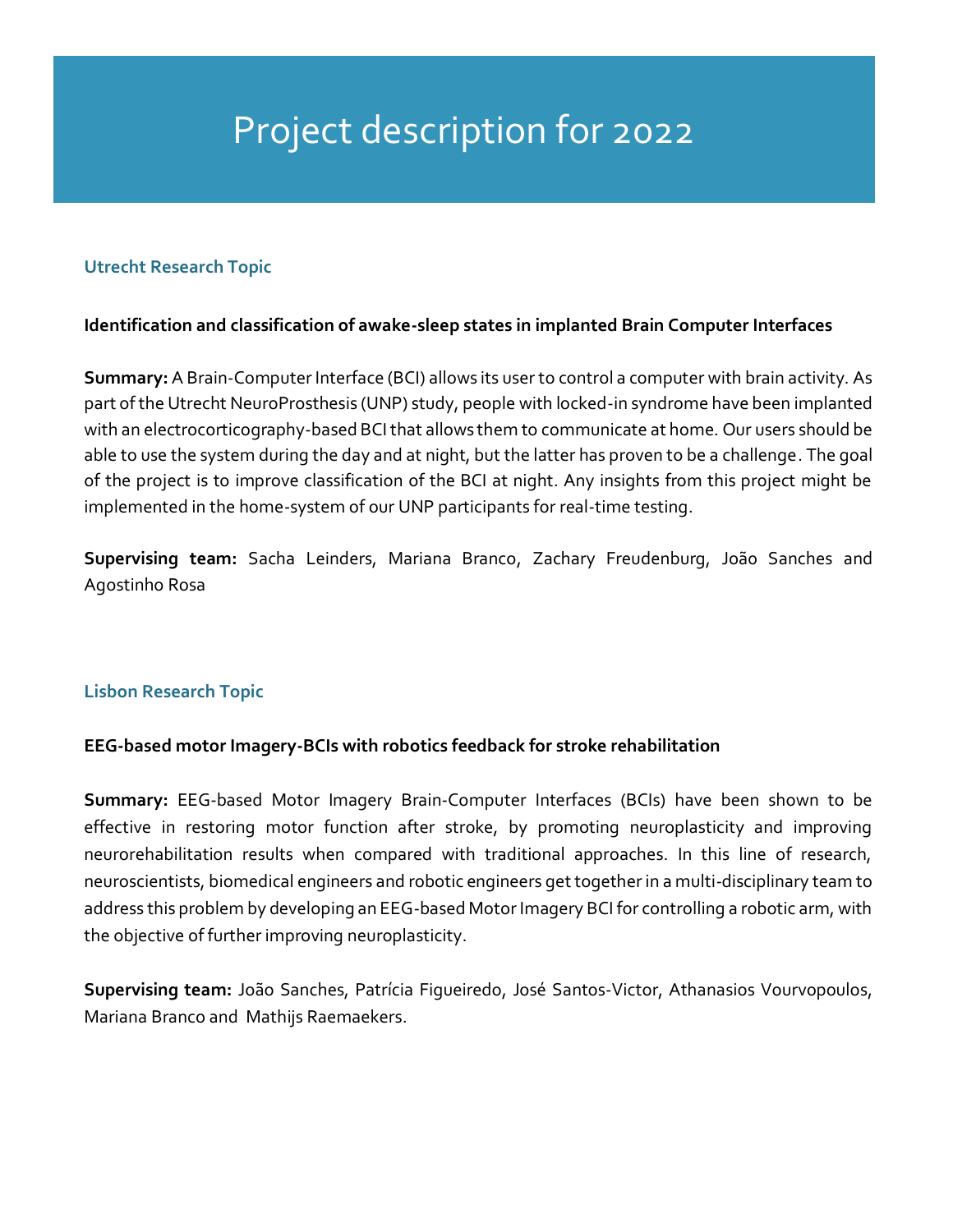### **PROCEDURE**

#### **WHO CAN APPLY?**

Students in the 2<sup>nd</sup> year of the Master [\(Biomedical Engineering](https://fenix.tecnico.ulisboa.pt/cursos/mebiom) at Instituto Superior Técnico Lisbon or [Neuroscience and Cognition](http://www.neuroscience-cognition.org/) at University of Utrecht) who are interested in performing research in the selected topic.

#### **HOW TO APPLY?**

Students must submit

- 1) a letter of motivation, indicating the research topic, and the sending and receiving institutions,
- 2) a transcript of records (BSc and MSc)
- 3) a CV

### To [info@lopesdasilva-program.nl.](mailto:info@lopesdasilva-program.nl)

The selection committee will award two students (one for Lisbon and one for Utrecht) based on academic performance and motivation.

### **WHEN TO APPLY?**

For the latest information about deadlines check the website.

### **DURATION OF INTERNSHIP**

Students will be selected for a 9-month exchange program (e.g., P2-P4 of the academic year, December to July)<sup>1</sup>.

#### **ASSESSMENT**

The project will be supervised by faculty researchers at the receiving institution and at the home institution. The research output generated by the student<sup>2</sup> will be presented during the Annual Meeting

 $^{\rm 1}$  Equivalent to 45ECTS (3 academic periods) for students enrolled in the Master of Biomedical Engineering at IST. Equivalent to a minor research internship (33 ECTS) plus educational credits for students enrolled at Master Neuroscience and Cognition at UU.

<sup>2</sup> During this period **Biomedical Engineering students** will do a literature review (12 ECTs), a technical internship (3 ECTs) and the master thesis (30 ECTs). The output of each component is a report that is graded. The Master thesis must be presented for the RIBS group (pre-defense), the examiner committee (defense). The output reports will be jointly assessed by the examiner committee (as designated by the program coordinator at the home-institution) and supervisor(s) at receiving institution. The student will be graded on a scale from 0 to 20. **UU students** must submit a report in the end of the internship and present the results to the group. The report will be jointly assessed by the examiner and assessor appointed during the internship. The student will be graded on a scale from o to 10.